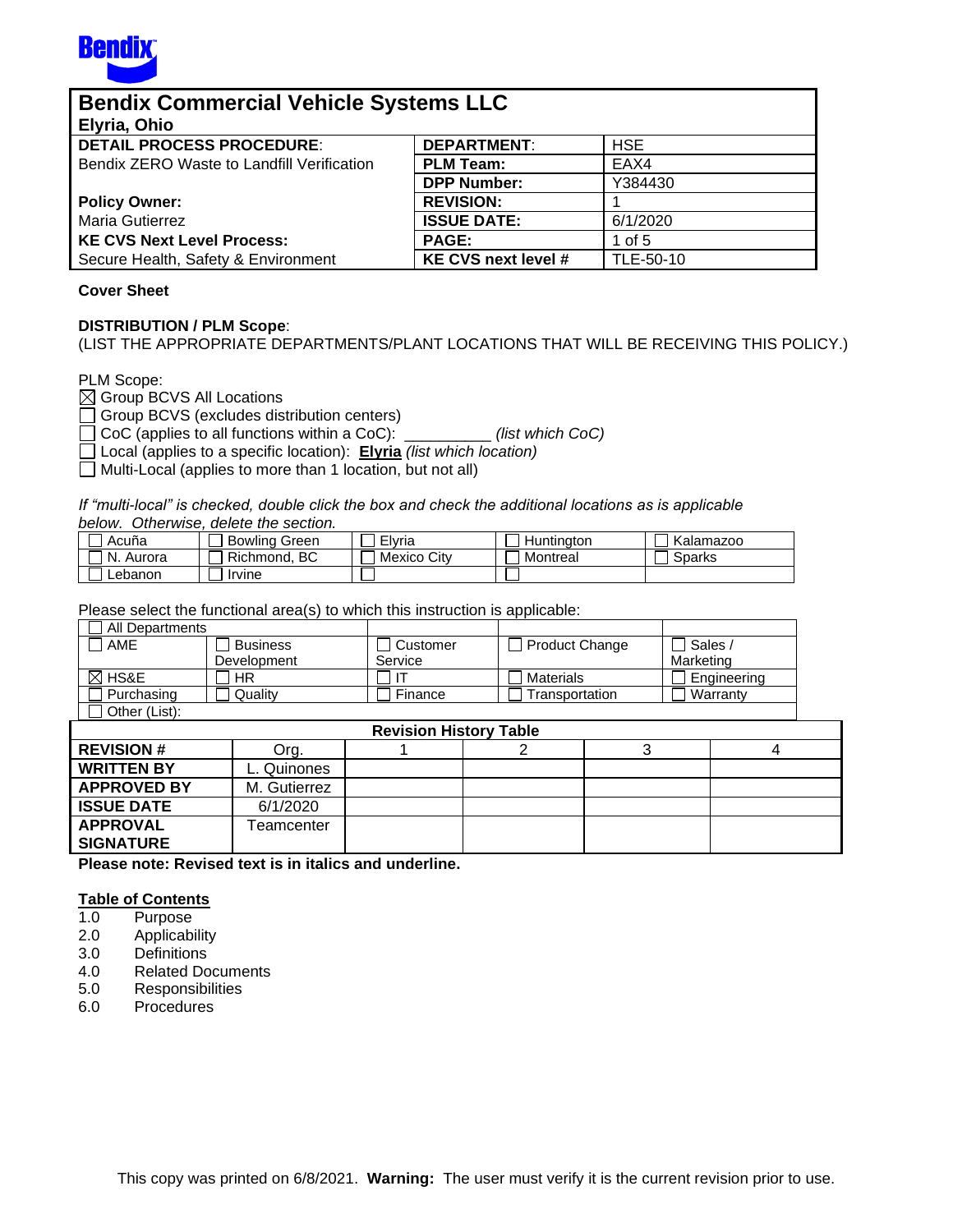

| <b>Bendix Commercial Vehicle Systems LLC</b> |                            |            |  |
|----------------------------------------------|----------------------------|------------|--|
| Elyria, Ohio                                 |                            |            |  |
| <b>DETAIL PROCESS PROCEDURE:</b>             | <b>DEPARTMENT:</b>         | <b>HSE</b> |  |
| Bendix ZERO Waste to Landfill Verification   | <b>PLM Team:</b>           | EAX4       |  |
|                                              | <b>DPP Number:</b>         | Y384430    |  |
| <b>Policy Owner:</b>                         | <b>REVISION:</b>           |            |  |
| <b>Maria Gutierrez</b>                       | <b>ISSUE DATE:</b>         | 6/1/2020   |  |
| <b>KE CVS Next Level Process:</b>            | <b>PAGE:</b>               | 2 of 5     |  |
| Secure Health, Safety & Environment          | <b>KE CVS next level #</b> | TLE-50-10  |  |

## **1.0 PURPOSE**

The purpose of this verification process is to provide a guideline to verify that all Zero Waste to Landfill conditions are met by a specific facility in order to receive approval to display and to use the Zero Waste To Landfill Banner for the site.

### **2.0 APPLICABILITY**

This procedure applies to all Bendix's site that would like to apply for the Zero Waste To Landfill program, Bendix's Corporate Sustainability Policy states that all manufacturing sites will have the goal of becoming Zero Waste To Landfill by 2020, leading the way for the Knorr-Bremse adoption of the United Nations Sustainable Development Goals "Responsible Consumption and Production"

### **3.0 DEFINITIONS**

- 3.1 Waste:waste is any unavoidable material from an activity for which no economic demand exists and which must be disposed of. This includes solids, liquids and sludges, but excludes aqueous waste that is treated on site and directly discharged to a POTW. In addition, it excludes gaseous discharges, such as vented gases. Hazardous and non-hazardous material that is re-used or recycled is not counted as waste.
- 3.2 Waste Management: All activities surrounding the generation, handling, recycling, recovery, reuse, reclamation, treatment, storage, transportation and disposal of wastes.
- 3.3 Waste Generation: Process of temporary accumulation of waste onsite for future disposal
- 3.4 Waste Disposal: Process of shipping off site waste generated on site for final disposition.
- 3.5 Industrial Waste: Wastes generated by the production or manufacturing processes. It includes both hazardous and non-hazardous waste. It does not include material that is sent off for recycling.
- 3.6 Hazardous Waste: Industrial waste classified as hazardous waste in accordance with local regulations (usually listed or characteristic). For waste generation, regulations governing the physical location of the site shall be used to categorize waste streams. However, for waste disposal, regulations applicable to the destination shall be used.
- 3.7 Universal wastes: Hazardous wastes that if reclaimed can be managed on special requirements. Materials include: batteries, pesticides, mercury-containing equipment, and lamps.
- 3.8 Bio-hazardous waste: Wastes that have been generated through contamination of infectious or potential infectious bodily fluids. Special attention shall be paid to sharp materials such as needles, blades, or glass that can cause harm during handling of waste.
- 3.9 Non-Hazardous Waste: Non-hazardous waste shall include industrial waste that is not classified as hazardous.
- 3.10 Trash: Non-industrial solid waste such as garbage and refuse. Commonly referred to as municipal solid waste (MSW). Includes wastes from sources such as office, cafeteria, bathroom, construction activities, etc.
- 3.11 Recovered Materials: Materials that otherwise would have been waste if not managed through the 4R's (refuse, reduce, reuse and recycle) for a potential economic or ecological benefit to avoid disposal.
- 3.12 Source Reduction: Activities aimed at reducing the amount of waste/spent materials generated. Using less material in the manufacturing of goods is one way to reduce waste. Another way is to utilize products for functions other than what they were initially produced for. An example would be eliminating unnecessary packaging materials.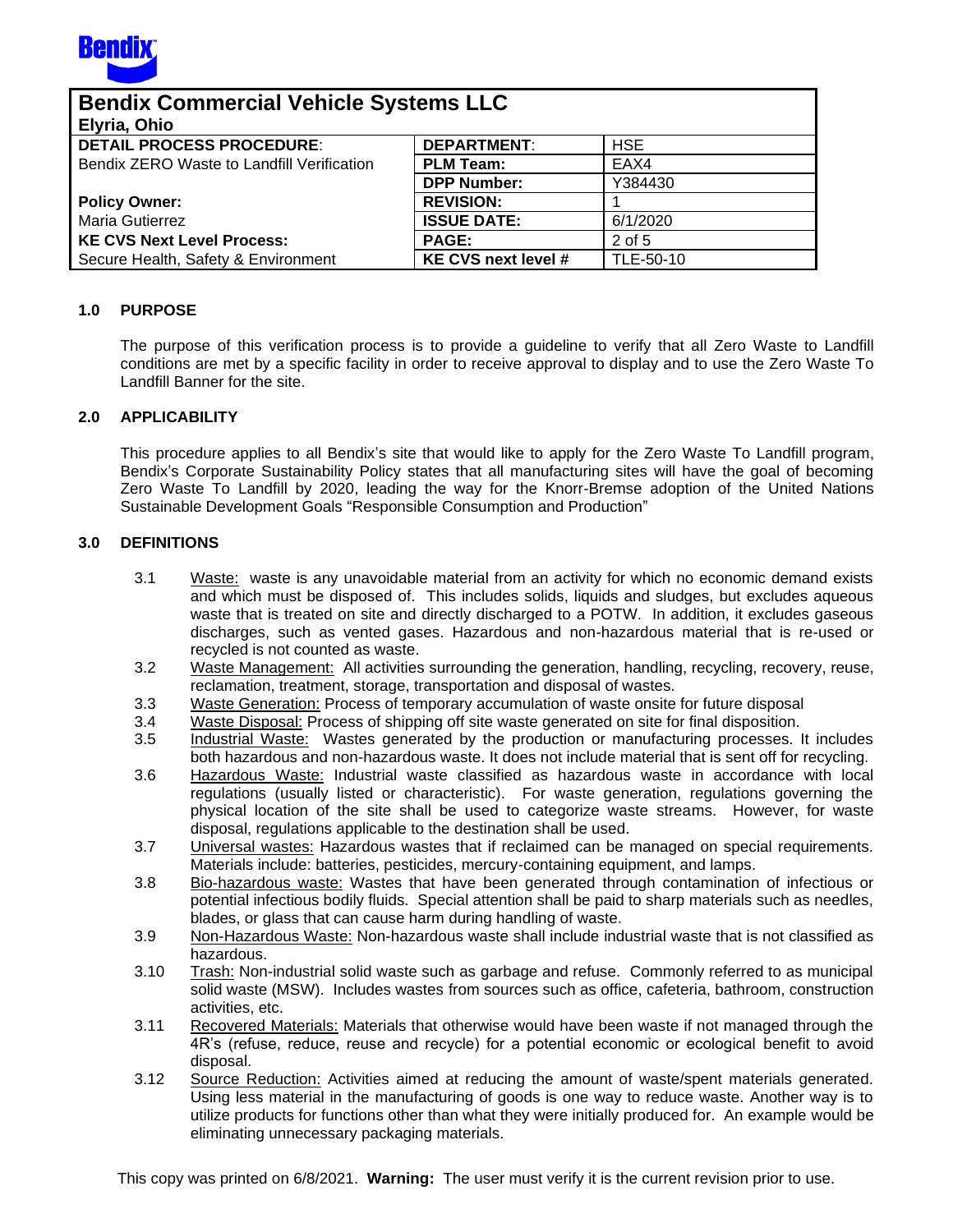

| <b>Bendix Commercial Vehicle Systems LLC</b> |                            |            |  |
|----------------------------------------------|----------------------------|------------|--|
| Elyria, Ohio                                 |                            |            |  |
| <b>DETAIL PROCESS PROCEDURE:</b>             | <b>DEPARTMENT:</b>         | <b>HSE</b> |  |
| Bendix ZERO Waste to Landfill Verification   | <b>PLM Team:</b>           | EAX4       |  |
|                                              | <b>DPP Number:</b>         | Y384430    |  |
| <b>Policy Owner:</b>                         | <b>REVISION:</b>           |            |  |
| <b>Maria Gutierrez</b>                       | <b>ISSUE DATE:</b>         | 6/1/2020   |  |
| KE CVS Next Level Process:                   | <b>PAGE:</b>               | 3 of 5     |  |
| Secure Health, Safety & Environment          | <b>KE CVS next level #</b> | TLE-50-10  |  |

- 3.13 Re-use: Activities aimed at re-using materials on-site or externally for its original intent or an alternate use generally with minimal or no processing. Examples include the re-use of boxes, pallets or drums/containers.
- 3.14 Recycled: Materials that are used again for economic benefit through transformation or remanufacture into usable or marketable products or materials. Materials used as an ingredient, as product substitute, or returned to the production process without first being reclaimed.
	- 3.14.1 Recycled Metals: Includes scrap metal, machining chips, turnings & shavings, scrap metal parts, metal blast media and other metals that can be recycled.
	- 3.14.2 Recycled Materials: All other recycled materials that are not metal, such as cardboard, wood, paper, plastic, glass, compost, etc.
- 3.15 Reclaimed Materials (a.k.a.- Reclamation): A material is "reclaimed" if it processed to recover a useable product, or if it is regenerated. Reclamation generally still creates byproducts that may need to be disposed of. Examples of reclaimed materials include: light bulbs, batteries, e-waste, used paint reblending, used parts cleaning programs.
- 3.16 Resource Recovery: The extraction of useful material or energy from disposed materials. Reclamation is a type of resource recovery. Examples include fuel-blending and burning for wasteto-energy (WTE) purposes.
- 3.17 Waste-to-Energy (WTE): Incineration process in which waste is converted into thermal energy to generate steam that drives turbines for electricity generators.
- 3.18 Incineration: The thermal destruction of a waste for the primary purpose of disposal. Results in the creation of ashes which require disposal.
- 3.19 Waste Diversion from Landfill: The prevention/avoidance of waste & spent material disposal to landfill through approved methods of diversion.
- 3.20 Spent Materials: Includes all wastes and recovered materials tracked and reported as defined in this guideline. Spent materials include:
- 3.21 Industrial Waste: hazardous, non-hazardous, universal, bio-hazardous
- 3.22 Non-industrial waste: Trash (MSW), cafeteria trash, yard trash
- 3.23 Recovered material: recycled metals and recycled materials
- 3.24 Reused material: skids, drums, boxes
- 3.25 Zero-Waste: Zero Waste refers to waste management and planning approaches which emphasize waste prevention as opposed to end-of-pipe waste management. Zero waste encompasses more than eliminating waste through recycling and reuse, it focuses on redesigning production and other processes to avoid, eliminate, or reduce waste generation (volume and toxicity).

# **4.0 RELATED DOCUMENTATION**

- 4.1 [Y082501](http://a2wls.grp.knorr-bremse.com:3131/GetCVSPLMProcDoc.htm?id=Y082501&language=US) Waste Management
- 4.2 [Y084358](http://a2wls.grp.knorr-bremse.com:3131/GetCVSPLMProcDoc.htm?id=Y084358&language=US) Managing Waste Disposal
- 4.3 [Y259969](http://a2wls.grp.knorr-bremse.com:3131/GetCVSPLMProcDoc.htm?id=Y259969&language=US) Managing Spent Material A Roadmap to Zero Waste
- 4.4 [Y259682](http://a2wls.grp.knorr-bremse.com:3131/GetCVSPLMProcDoc.htm?id=Y259682&language=US) Zero Waste to Landfill
- 4.5 Y384429 Zero Waste To Landfill Facility Submission Form
- 4.6 Y384428 Waste Disposed to Landfill Identification Form
- 4.7 Y384426 100% Diversion From Landfill Deviation Form
- 4.8 Y384418 ZWTL Requirement Non-Compliance Form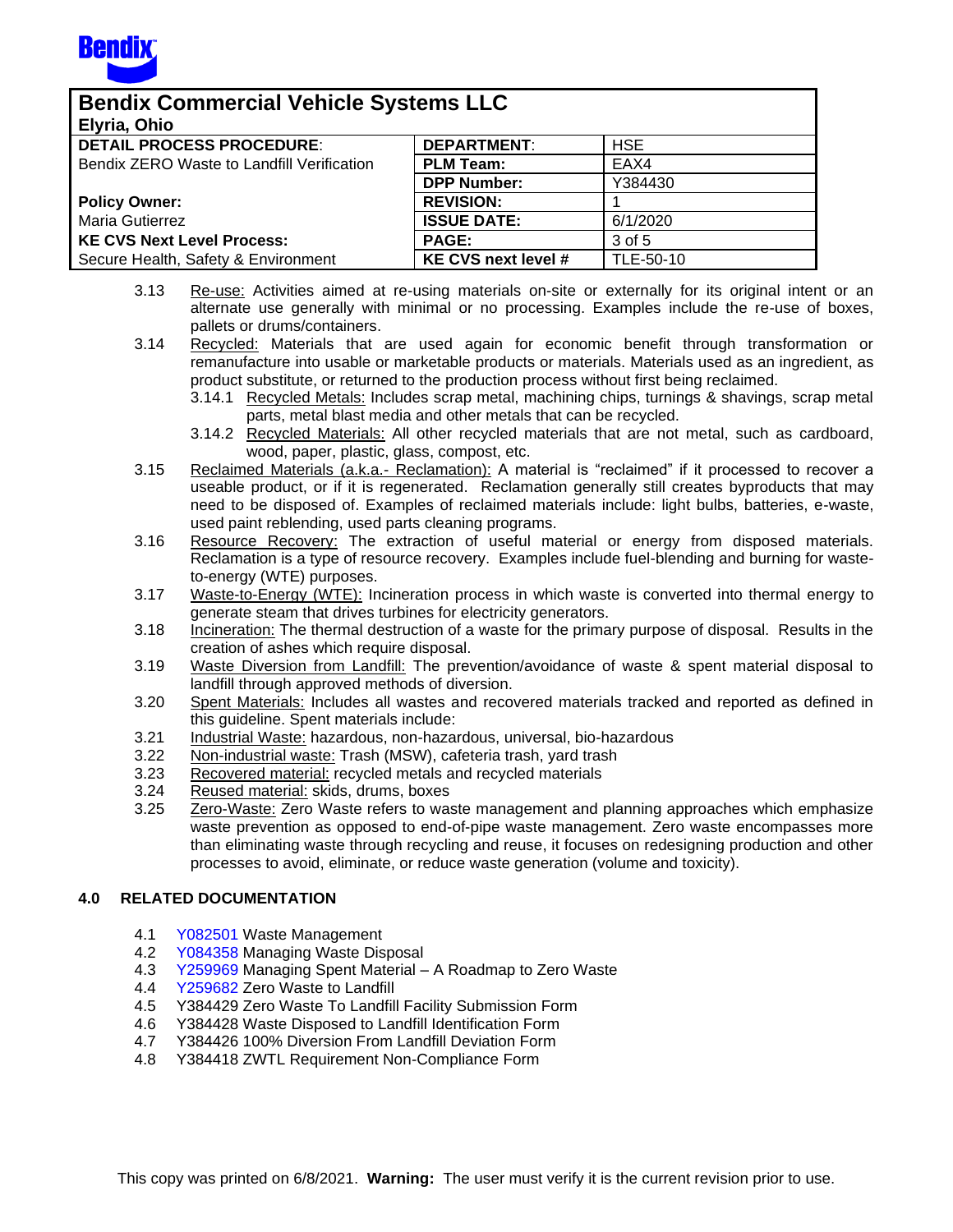

| <b>Bendix Commercial Vehicle Systems LLC</b> |                            |            |  |
|----------------------------------------------|----------------------------|------------|--|
| Elyria, Ohio                                 |                            |            |  |
| <b>DETAIL PROCESS PROCEDURE:</b>             | <b>DEPARTMENT:</b>         | <b>HSE</b> |  |
| Bendix ZERO Waste to Landfill Verification   | <b>PLM Team:</b>           | EAX4       |  |
|                                              | <b>DPP Number:</b>         | Y384430    |  |
| <b>Policy Owner:</b>                         | <b>REVISION:</b>           |            |  |
| <b>Maria Gutierrez</b>                       | <b>ISSUE DATE:</b>         | 6/1/2020   |  |
| <b>KE CVS Next Level Process:</b>            | <b>PAGE:</b>               | 4 of 5     |  |
| Secure Health, Safety & Environment          | <b>KE CVS next level #</b> | TLE-50-10  |  |

## **5.0 RESPONSIBILITIES**

To ensure that this Hazard Communication Program is implemented and maintained in accordance with the procedures listed in this program, the following personnel are given the following responsibilities

- 5.1 **Environmental Technicians:** The environmental technician has the responsibility of overseeing the day to day waste handling operations, tracking mechanisms and provide all the correct and accurate waste information for the supervisors, the responsibility could include waste shipping scheduling and proper paperwork.
- 5.2 **HSE Leader, Coordinator, Specialist:** HSE leader, coordinator, specialist has the responsibility of oversee the day to day waste operations and proper handling. Ensure all information provided is accurate and reported to the HSE Manager.
- 5.3 **HSE Manager:** The HSE Manager is responsible of providing accurate information in a timely manner as outlined in the Environmental KPI's. Provide the information to the plant leadership in order to ensure the program is being followed and the continuous improvement of the program is maintained. Track in a monthly basis the waste information reported to ensure the Diversion Rate reported is accurate and implement actions in the case that a deviation is observed as soon as it is detected.
- 5.4 **Plant Leadership Team:** Provide adequate support for Waste Diversion activities.
- 5.5 **Human Resources / Training:** Provide support for the adequate training program outlined in this procedure.
- 5.6 **Plant Manager:** Executive overview of the overall program and provide the adequate resources to maintain and improve the Zero Waste To Landfill program.

# **6.0 PROCEDURES**

- 6.1 **Zero Waste To Landfill Program:** The facility shall apply for the verification process and complete a form, the submissions are reviewed and analyzed by Group HSE to make a determination about the Zero Waste To Landfill Program. The submission includes the following credits.
	- 6.1.1 The facility has achieved 100% Diversion from Landfill for Industrial Waste according to Y144707 - KPI Diverted from Landfill. In accordance with Y144687- Waste Definition & Reporting Guideline. The facility must achieve this percentage for at least 3 months consecutively to apply for the verification.
	- 6.1.2 The facility has a documented waste management process implemented.
	- 6.1.3 The facility currently has an accurate and complete data collection system for all waste streams. (Quantify and Track, Generation and Disposal)
	- 6.1.4 Facility currently have at least a RECYCLING program for the following commodities:
		- 6.1.4.1 Metals
		- 6.1.4.2 Cardboard
		- 6.1.4.3 Paper
		- 6.1.4.4 Plastic
		- 6.1.4.5 Wood
		- 6.1.4.6 Electronic Waste
	- 6.1.5 All associated waste vendors are evaluated per Y082502 Waste TSDF Evaluation Form and approved according to Y144703 – Approved Waste Management & Disposal Sites.
	- 6.1.6 Shipping records for all waste categories are maintained.
	- 6.1.7 The facility provides Waste Management training to all employees.